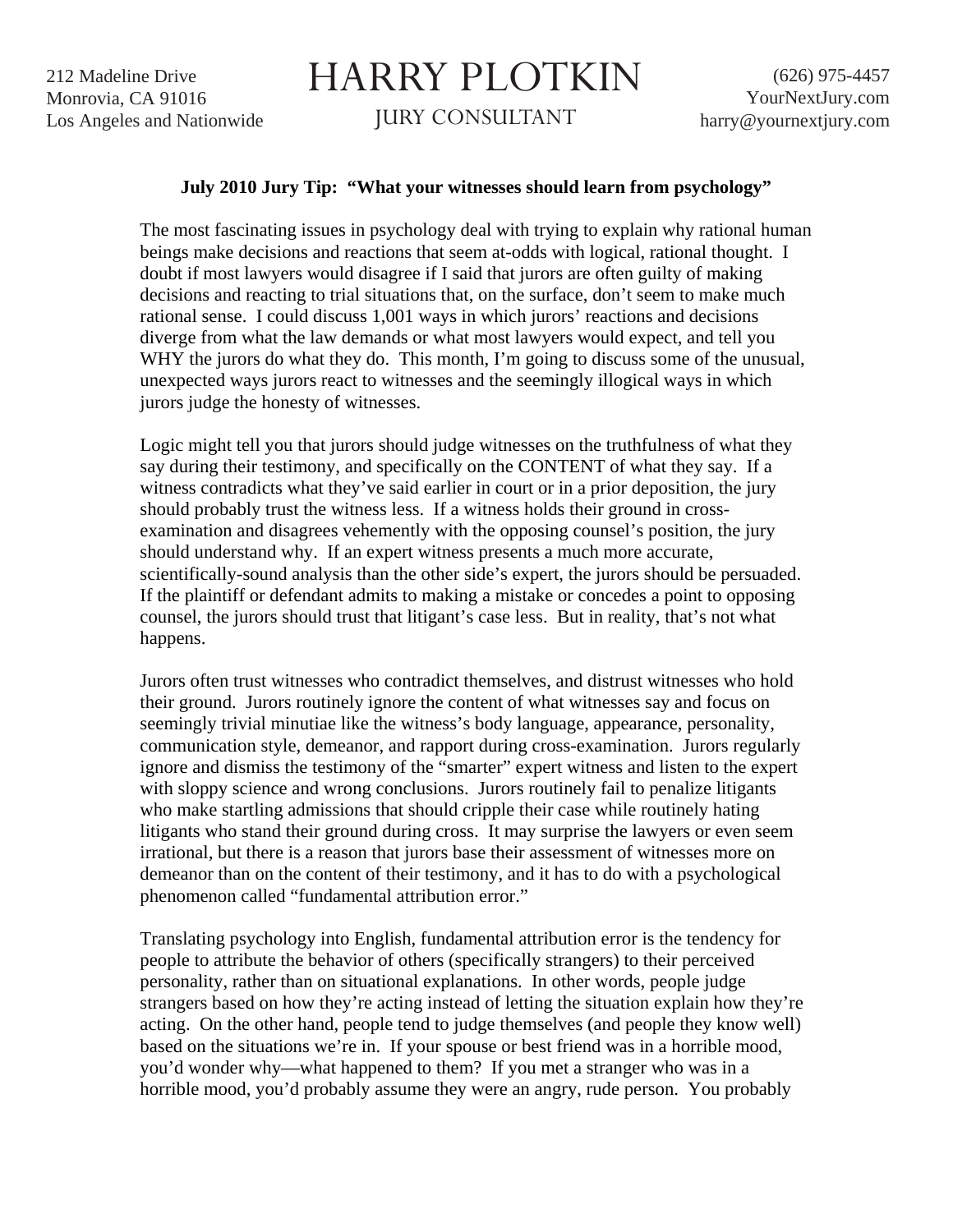wouldn't even consider if they had a bad day or just got out of 90 minutes of gridlock traffic. Unfortunately, your witnesses aren't familiar to your jurors, and they won't get any benefit of the doubt.

Jurors are the same way with unfamiliar witnesses—they assume that the witness's demeanor, behavior, and reactions are indicative of the witness' personality, honesty, and guilt. This is why jurors decide whether to trust or disbelieve a witness (especially your client) largely on HOW that witness testifies, not on WHAT they say. This is why jurors never trust a witness who seems angry, argumentative, defensive, or nervous, even if they're telling the truth or if they have a valid reason for being upset. And this is why jurors always trust a witness who seems friendly, confident, honest, who doesn't seem fazed by tough questions or admitting mistakes, and who seems as polite and comfortable during their cross-examination as they are during direct—even when they make admissions that should be detrimental to their case!

Jurors pay incredible attention to how your witness acts during their testimony, even at the expense of what their message is. On a subconscious level, jurors believe they can figure out if a witness is lying, hiding something, or feels guilty simply by scrutinizing their body language, communication style, and emotional reactions to the questioning. Jurors are very interested in figuring out if your client is honest and knows it, or if they're dishonest and worried, simply by reading between the lines and scrutinizing their demeanor.

So when a witness seems angry during their testimony, especially during crossexamination, jurors assume that the witness is an angry person. If a witness is an angry person, perhaps their anger clouds their judgment and prevents the witness from being honest and reasonable. Perhaps the witness's anger explains why they filed a lawsuit or why they won't admit responsibility when they've been sued. Or maybe the witness is angry and upset because they realize opposing counsel is hitting a nerve and successfully poking holes in their case. There might be a more logical explanation for your witness's anger, but jurors rarely consider situational explanations. The jurors won't understand that your witness may be angry because a doctor's negligence caused a family member's death. The jurors won't assume that the witness may be angry because opposing counsel is intentionally pushing their buttons, being misleading, or asking inflammatory and unfair questions. You'll need to explain to your witness that they'll often have GOOD REASON to be angry during cross, but that showing that anger can be devastating to their case. In a recent case of mine, the jurors described a brilliant expert as "snotty and egotistical" because his communication style—content aside—was condescending and arrogant.

The jurors interpret a witness's defensiveness and nervousness even worse than they do anger. Your witness might have good reason to be defensive and nervous, but jurors have a hard time understanding what it's like to be in a litigant's shoes. When a witness seems bothered by a question, even for good reason, the jurors always assume it's because the witness knows there's something to be worried and defensive about. When a